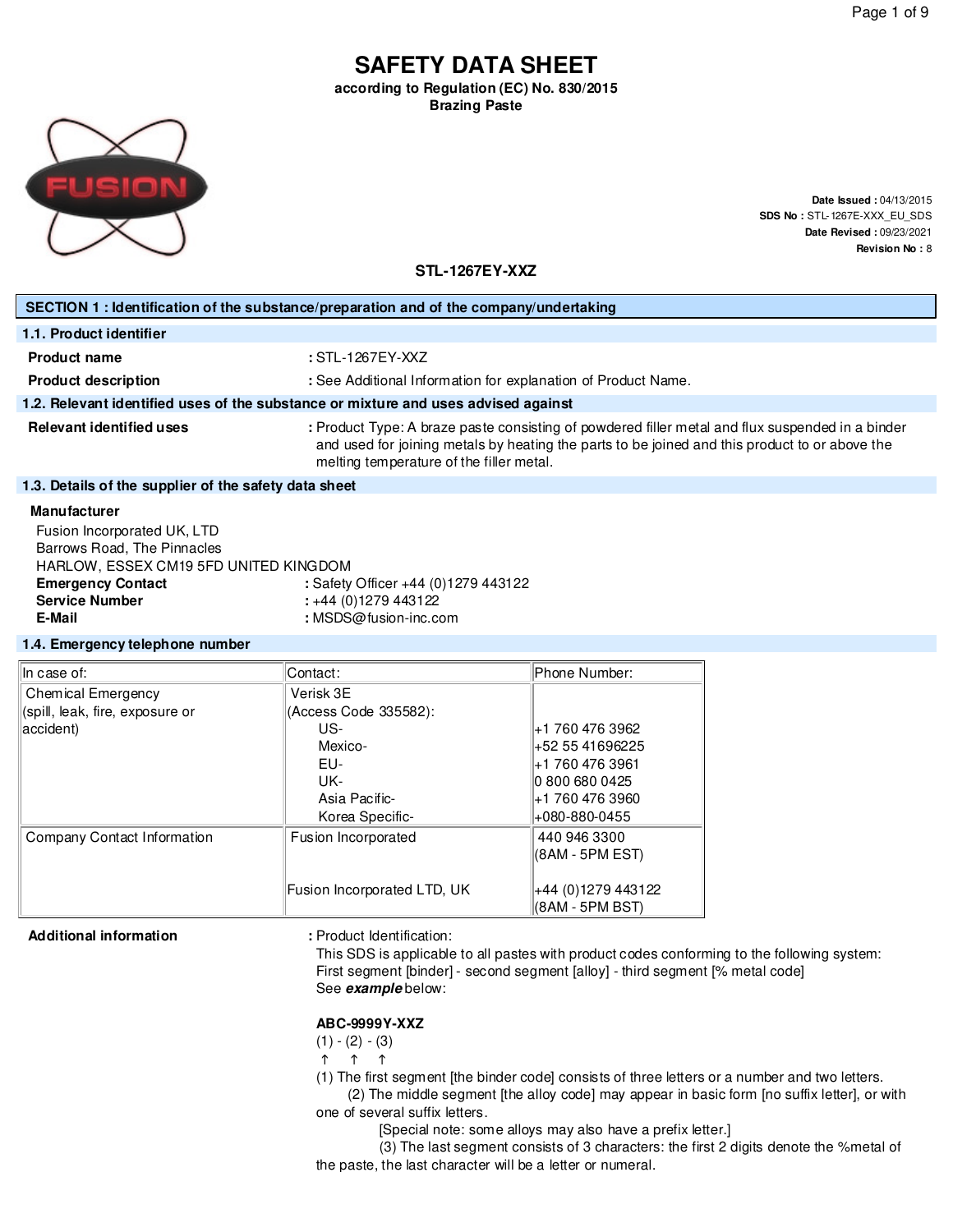| <b>SECTION 2: Hazards identification</b>                       |                                                                                                                                                                                                                                                                                                                                                                                                                                                                                                             |  |  |  |
|----------------------------------------------------------------|-------------------------------------------------------------------------------------------------------------------------------------------------------------------------------------------------------------------------------------------------------------------------------------------------------------------------------------------------------------------------------------------------------------------------------------------------------------------------------------------------------------|--|--|--|
| 2.1. Classification of the substance or mixture                |                                                                                                                                                                                                                                                                                                                                                                                                                                                                                                             |  |  |  |
| Classification according to Regulation (EC) No 1272/2008 [CLP] |                                                                                                                                                                                                                                                                                                                                                                                                                                                                                                             |  |  |  |
| <b>Health</b>                                                  | : Acute Toxicity (Oral), Category 4<br>Skin Irritation, Category 2<br>Eye Corrosion, Category 1<br>Reproductive Toxicity, Category 2                                                                                                                                                                                                                                                                                                                                                                        |  |  |  |
| <b>Environmental</b>                                           | : Acute Hazards to the Aquatic Environment, Category 1<br>Chronic Hazards to the Aquatic Environment, Category 1                                                                                                                                                                                                                                                                                                                                                                                            |  |  |  |
| 2.2. Label elements                                            |                                                                                                                                                                                                                                                                                                                                                                                                                                                                                                             |  |  |  |
| Classification according to Regulation (EC) No 1272/2008 [CLP] |                                                                                                                                                                                                                                                                                                                                                                                                                                                                                                             |  |  |  |
| Hazard pictogram(s)                                            | Exclamation<br>Health hazard<br>Corrosion<br>Environment<br>mark                                                                                                                                                                                                                                                                                                                                                                                                                                            |  |  |  |
| <b>Signal Word</b>                                             | : DANGER                                                                                                                                                                                                                                                                                                                                                                                                                                                                                                    |  |  |  |
| Hazard statement(s)                                            | : H302: Harmful if swallowed.<br>H315: Causes skin irritation.<br>H318: Causes serious eye damage.<br>H361: Suspected of damaging fertility or the unborn child.<br>H410: Very toxic to aquatic life with long lasting effects.                                                                                                                                                                                                                                                                             |  |  |  |
| Precautionary statement(s)                                     |                                                                                                                                                                                                                                                                                                                                                                                                                                                                                                             |  |  |  |
| General                                                        | : P201: Obtain special instructions before use.<br>P310: Immediately call a POISON CENTER or doctor.<br>P280: Wear protective gloves, clothing, eye protection and face protection.<br>P305+P351+P338: IF IN EYES: Rinse cautiously with water for several minutes. Remove<br>contact lenses, if present and easy to do. Continue rinsing.<br>P391: Collect spillage.<br>P273: Avoid release to the environment.<br>P501: Dispose of container in accordance with local, regional and national regulations. |  |  |  |
| <b>Prevention</b>                                              | : P202: Do not handle until all safety precautions have been read and understood.<br>P264: Wash exposed skin thoroughly after handling.<br>P270: Do not eat, drink or smoke when using this product.                                                                                                                                                                                                                                                                                                        |  |  |  |
| Response                                                       | : P302+P352: IF ON SKIN: Wash with plenty of soap and water.<br>P362+P364: Take off contaminated clothing and wash it before reuse.<br>P330: Rinse mouth.                                                                                                                                                                                                                                                                                                                                                   |  |  |  |
| <b>Storage</b>                                                 | : P405: Store locked up.                                                                                                                                                                                                                                                                                                                                                                                                                                                                                    |  |  |  |
| 2.3. Other hazards                                             |                                                                                                                                                                                                                                                                                                                                                                                                                                                                                                             |  |  |  |
| None Expected.                                                 |                                                                                                                                                                                                                                                                                                                                                                                                                                                                                                             |  |  |  |
| <b>SECTION 3: Composition / information on ingredients</b>     |                                                                                                                                                                                                                                                                                                                                                                                                                                                                                                             |  |  |  |

### **3.1. Substances**

Not Applicable

**3.2. Mixtures**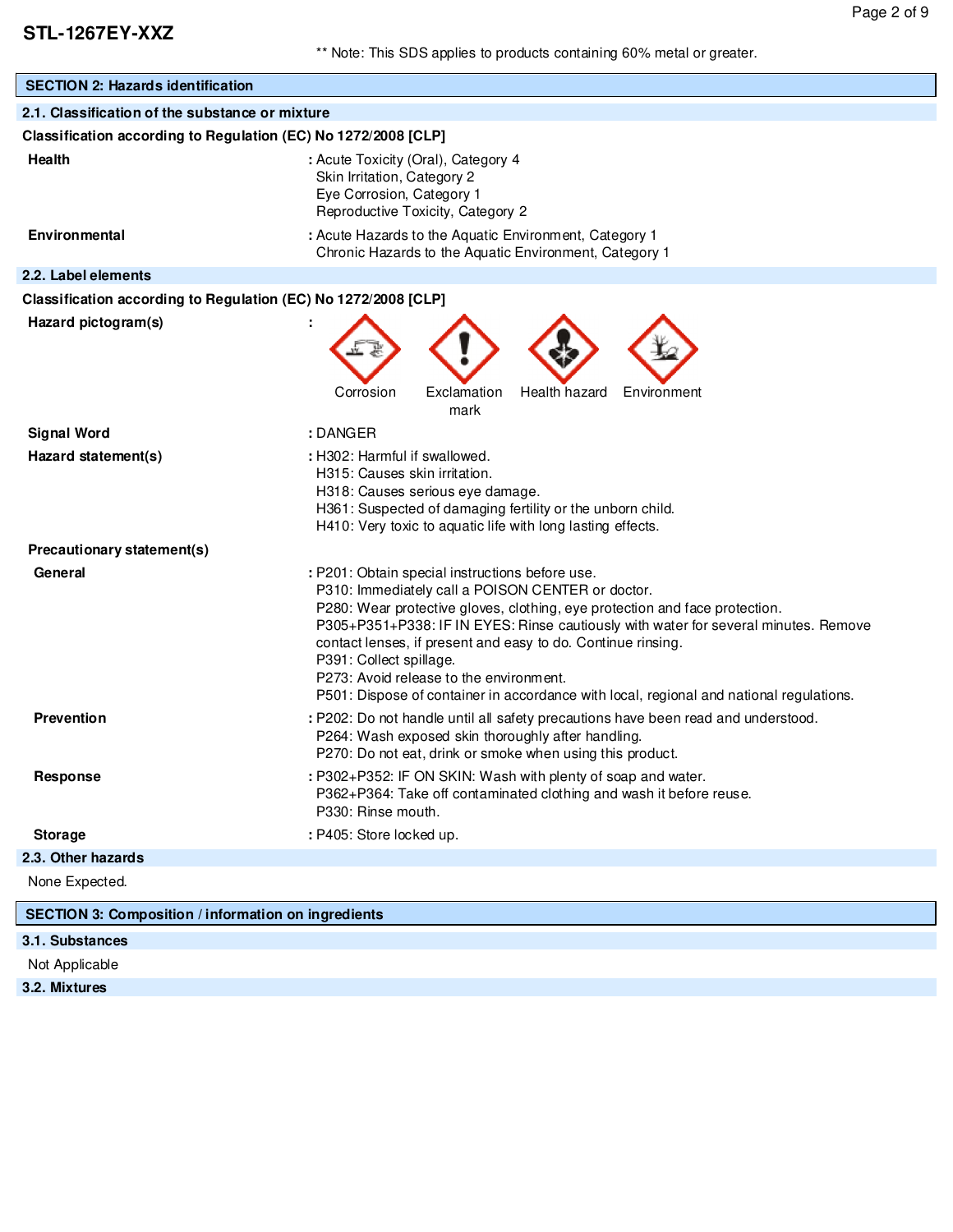### **STL-1267EY-XXZ**

|                                                                 |            | <b>EINECS No.</b>                | $Wt.$ %  | Classification according to Regulation (EC)<br>No 1272/2008 [CLP]                                                   |  |
|-----------------------------------------------------------------|------------|----------------------------------|----------|---------------------------------------------------------------------------------------------------------------------|--|
| <b>Chemical Name</b>                                            | <b>CAS</b> | <b>REACH Registration</b><br>No. |          |                                                                                                                     |  |
| Boric Acid (H2B4O7), dipotassium salt,                          | 68987-56-4 | 273-499-8                        | $35$     | Skin Corr., Cat. 1C; Eye Corr., Cat. 1; Acute Tox.<br>(O), Cat. 4; Rep. Tox., Cat. 2; H314; H318; H302;<br>$H361-1$ |  |
| reaction products with boron and potassium<br>fluoride (K(HF2)) |            | 01-2120817176-56-0000            |          |                                                                                                                     |  |
| Silver                                                          | 7440-22-4  | 231-131-3                        | 15 - 76  | Aquatic Acute, Cat. 1; Aquatic Chronic, Cat.                                                                        |  |
|                                                                 |            | Not Applicable                   |          | 1M10; H400; H410                                                                                                    |  |
|                                                                 | 7440-50-8  | 231-159-6                        | $5 - 45$ | Aquatic Acute, Cat. 1; Aquatic Chronic, Cat. 2;                                                                     |  |
| Copper                                                          |            | 01-2119480154-42-0172            |          | H400; H411                                                                                                          |  |
| Zinc                                                            | 7440-66-6  | 231-175-3                        | $0 - 35$ | Aquatic Acute, Cat. 1; Aquatic Chronic, Cat. 1;<br>H410                                                             |  |
|                                                                 |            | Not Applicable                   |          |                                                                                                                     |  |
| Tin                                                             | 7440-31-5  | 231-141-8                        | $0 - 25$ | Not classified                                                                                                      |  |
|                                                                 |            | 01-2119486474-28-0053            |          |                                                                                                                     |  |

Additional information : This material does not contain any other substances which are considered hazardous and are included above the appropriate reportable limits.

> **Note:** This SDS is prepared to cover multiple alloys with the same GHS Hazard Classification and may list substances not applicable to the named product. Please see the Specification Sheet for product specific alloy composition and melt point range.

#### For full text of H-statements: see SECTION 16.

| <b>SECTION 4: First aid measures</b>                                            |                                                                                                                                                                                                                                                                                                                               |
|---------------------------------------------------------------------------------|-------------------------------------------------------------------------------------------------------------------------------------------------------------------------------------------------------------------------------------------------------------------------------------------------------------------------------|
| 4.1. Description of first aid measures                                          |                                                                                                                                                                                                                                                                                                                               |
| <b>Following eyes</b>                                                           | : Remove contact lenses. Hold eyelids apart. Immediately flush eyes with plenty of low-pressure<br>water for at least 15 minutes. Get medical attention if irritation persists.                                                                                                                                               |
| <b>Following skin</b>                                                           | : Immediately remove contaminated clothing. Do not attempt to remove any material bonded to<br>the skin. Flush area of skin contact immediately with large amounts of water for at least 15<br>minutes. If irritation persists after flushing, get medical attention promptly. Launder<br>contaminated clothing before reuse. |
| <b>Following ingestion</b>                                                      | : If swallowed: Do not induce vomiting unless instructed to do so by medical personnel. Never<br>give anything by mouth to an unconscious person. Get medical attention immediately.                                                                                                                                          |
| <b>Following inhalation</b>                                                     | : Remove victim to fresh air. If not breathing, trained personnel may give artificial respiration. If<br>breathing is difficult, give oxygen by trained personnel. Seek medical attention.                                                                                                                                    |
| 4.2. Most important symptoms and effects, both acute and delayed                |                                                                                                                                                                                                                                                                                                                               |
| <b>Eyes</b>                                                                     | : Eye contact may cause: irritation and/or burning sensation.                                                                                                                                                                                                                                                                 |
| <b>Skin</b>                                                                     | : May cause irritation and burns to exposed tissue. Hot molten metal may cause burns to the<br>skin.                                                                                                                                                                                                                          |
| Ingestion                                                                       | : If swallowed, this product may cause gastrointestinal discomfort, nausea, vomiting.                                                                                                                                                                                                                                         |
| <b>Inhalation</b>                                                               | : Inhalation of powder, dust or fumes may be irritating to the respiratory system.<br>Inhalation of some metals may cause Metal Fume Fever: See section 11.                                                                                                                                                                   |
| 4.3. Indication of any immediate medical attention and special treatment needed |                                                                                                                                                                                                                                                                                                                               |
| Notes to physician                                                              | : Treat symptomatically. Fluorides can reduce serum calcium levels resulting in potentially fatal<br>hypocalcemia. Focus medical efforts on combating shock and reducing systemic toxicity of<br>fluoride ion.                                                                                                                |
| <b>SECTION 5: Fire fighting measures</b>                                        |                                                                                                                                                                                                                                                                                                                               |
| 5.1. Extinguishing media                                                        |                                                                                                                                                                                                                                                                                                                               |
| <b>Extinguishing media</b>                                                      | : For fires involving this product, use dry chemical, carbon dioxide, foam, water spray. Do not use<br>water if metal is molten.                                                                                                                                                                                              |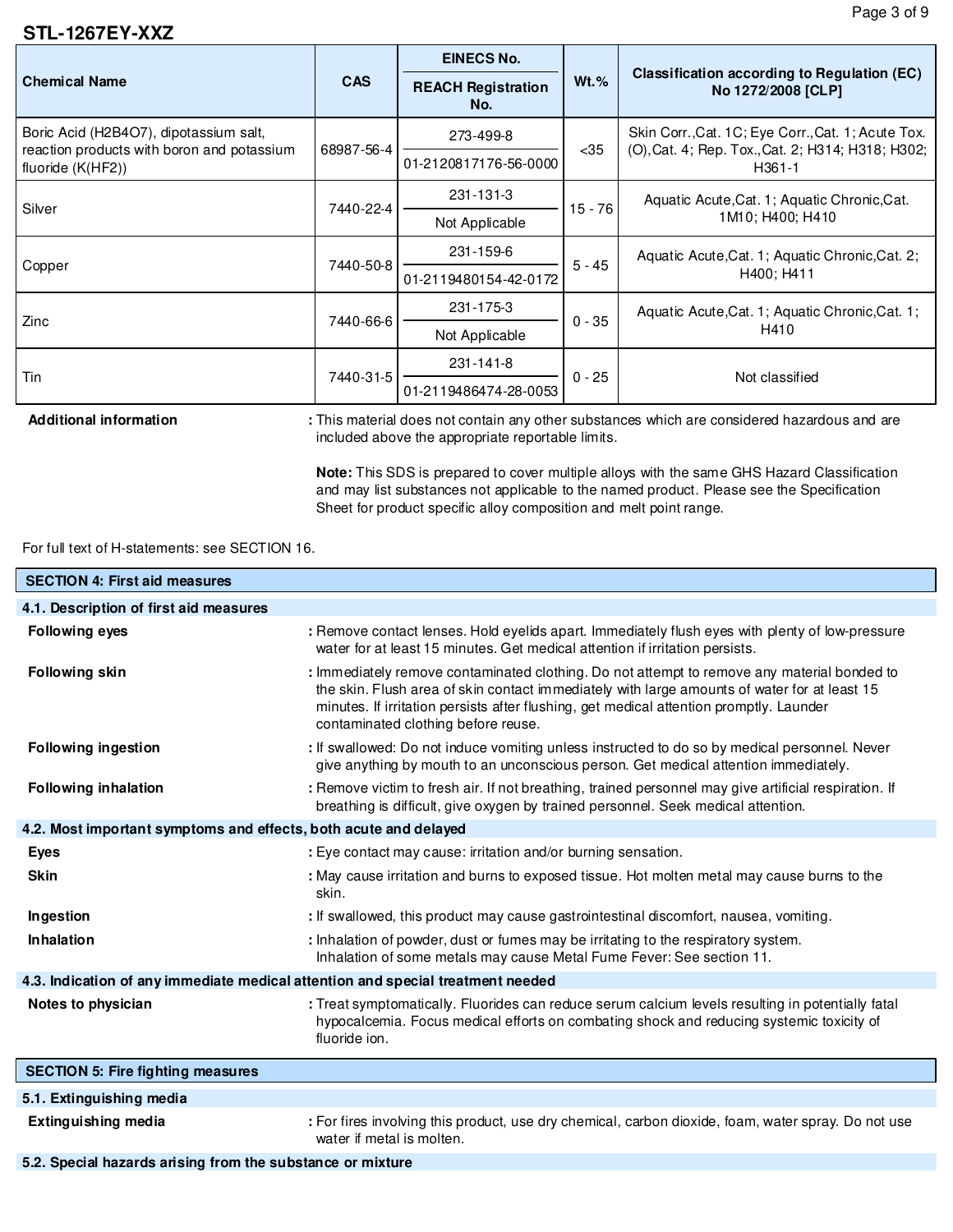|                                                                          | Page 4 of 9                                                                                                                                                                                                                                                                                                                                                                                                                       |
|--------------------------------------------------------------------------|-----------------------------------------------------------------------------------------------------------------------------------------------------------------------------------------------------------------------------------------------------------------------------------------------------------------------------------------------------------------------------------------------------------------------------------|
| <b>STL-1267EY-XXZ</b>                                                    |                                                                                                                                                                                                                                                                                                                                                                                                                                   |
| General hazard                                                           | : During the soldering/brazing process, hazardous decomposition products may be released: See<br>section 10.                                                                                                                                                                                                                                                                                                                      |
| <b>Explosion hazards</b>                                                 | : This material is classed as a non-flammible solid. Product will burn under fire conditions.<br>Emits toxic and corrosive fumes under fire conditions.                                                                                                                                                                                                                                                                           |
| 5.3. Advice for firefighters                                             |                                                                                                                                                                                                                                                                                                                                                                                                                                   |
| Fire fighting procedures                                                 | : Move container from fire area if it can be done without risk. Avoid inhalation of vapors or mists.                                                                                                                                                                                                                                                                                                                              |
| Fire fighting equipment                                                  | : Exposure to decomposition products may be a hazard to health. Do not breathe smoke, gases<br>or vapors generated. Wear goggles if eye protection is not provided. Wash away any material<br>that comes into contact with the body, clothing or equipment. When fighting fires involving this<br>product, wear full protective gear. For fires in enclosed areas, fire fighters must use self-<br>contained breathing apparatus. |
| <b>SECTION 6: Accidental release measures</b>                            |                                                                                                                                                                                                                                                                                                                                                                                                                                   |
| 6.1. Personal precautions, protective equipment and emergency procedures |                                                                                                                                                                                                                                                                                                                                                                                                                                   |
| <b>General procedures</b>                                                | : Waste disposal method: Scoop up excess material and wash affected areas with soap and<br>water. Avoid contact with skin and eyes. Collect material into sealed and labeled containers for<br>disposal. Clean contaminated surface thoroughly. Dispose in accordance with federal, state and<br>local regulations.                                                                                                               |
| Special protective equipment                                             | : Avoid inhaling vapor and/or mists. Do not get spilled material on skin, clothing, or in eyes. Wear<br>full protective clothing. See Section 8. Remove all contaminated clothing.                                                                                                                                                                                                                                                |
| 6.2. Environmental precautions                                           |                                                                                                                                                                                                                                                                                                                                                                                                                                   |
| <b>Water spill</b>                                                       | : Avoid contamination of water bodies during cleanup and disposal. Do not flush to sewer. Advise<br>relevant authorities if material enters sewers, water sources or low-lying areas.                                                                                                                                                                                                                                             |
| Land spill                                                               | : No data available                                                                                                                                                                                                                                                                                                                                                                                                               |
| Air spill                                                                | : No data available                                                                                                                                                                                                                                                                                                                                                                                                               |
| 6.3. Methods and material for containment and cleaning up                |                                                                                                                                                                                                                                                                                                                                                                                                                                   |
| Large spill                                                              | : Recover spilled material. Reclaim this material whenever possible. Collect material into sealed<br>and labeled containers for reclamation or disposal.                                                                                                                                                                                                                                                                          |
| 6.4. Reference to other sections                                         |                                                                                                                                                                                                                                                                                                                                                                                                                                   |
| Reference to other sections                                              | : See Section 8 for Personal Protective Equipment                                                                                                                                                                                                                                                                                                                                                                                 |
|                                                                          | See Section 13 for Product Disposal considerations                                                                                                                                                                                                                                                                                                                                                                                |
| <b>SECTION 7: Handling and storage</b>                                   |                                                                                                                                                                                                                                                                                                                                                                                                                                   |
| 7.1. Precautions for safe handling                                       |                                                                                                                                                                                                                                                                                                                                                                                                                                   |
| Handling                                                                 | : Keep away from sources of ignition.                                                                                                                                                                                                                                                                                                                                                                                             |
| <b>Storage</b>                                                           | : Keep lid tightly closed except when removing product.                                                                                                                                                                                                                                                                                                                                                                           |
| 7.2. Conditions for safe storage, including any incompatibilities        |                                                                                                                                                                                                                                                                                                                                                                                                                                   |
| Storage temperature                                                      | : 5°C Minimum to 25°C Maximum                                                                                                                                                                                                                                                                                                                                                                                                     |
| <b>Shelf life</b>                                                        | : See specification sheet or container label.                                                                                                                                                                                                                                                                                                                                                                                     |
| 7.3. Specific end use(s)                                                 |                                                                                                                                                                                                                                                                                                                                                                                                                                   |
| Specific end use(s)                                                      | : Solder or Braze Paste for joining metals.                                                                                                                                                                                                                                                                                                                                                                                       |
| SECTION 8: Exposure controls / personal protection                       |                                                                                                                                                                                                                                                                                                                                                                                                                                   |

**8.1. Control parameters**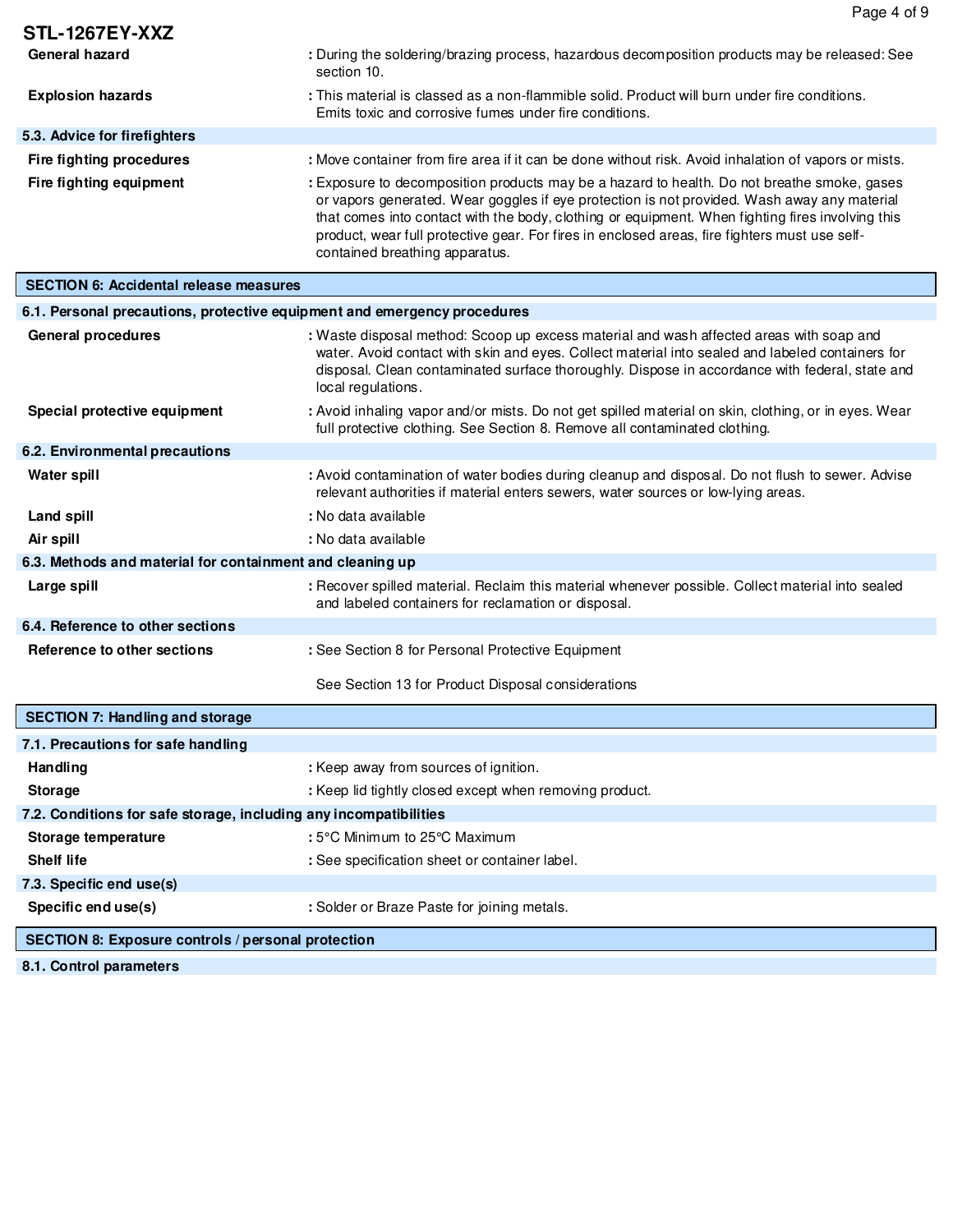# **STL-1267EY-XXZ**

**Chemical Name:** Silver

| Country                      | <b>Type</b>     | ppm | mg/m <sup>3</sup> | <b>Comments</b>       |
|------------------------------|-----------------|-----|-------------------|-----------------------|
| Switzerland                  | <b>MAK-Wert</b> |     | 0.1               |                       |
|                              | <b>KZGW</b>     |     | 0.8               |                       |
| <b>Chemical Name: Copper</b> |                 |     |                   |                       |
| Country                      | <b>Type</b>     | ppm | mg/m <sup>3</sup> | <b>Comments</b>       |
| Switzerland                  | <b>MAK-Wert</b> |     | 0.1               |                       |
|                              | <b>KZGW</b>     |     | 0.2               |                       |
| <b>Chemical Name: Zinc</b>   |                 |     |                   |                       |
| <b>Country</b>               | <b>Type</b>     | ppm | mg/m <sup>3</sup> | <b>Comments</b>       |
| Germany                      | <b>DFG</b>      |     | 0.1               | [respirable fraction] |
| Switzerland                  | <b>MAK-Wert</b> |     | 0.1               | [respirable fraction] |
|                              |                 |     |                   |                       |

| 8.2. Exposure controls        |                                                                                                                                                                                                                                                                                                                                                                                                                                                                                                                                                |
|-------------------------------|------------------------------------------------------------------------------------------------------------------------------------------------------------------------------------------------------------------------------------------------------------------------------------------------------------------------------------------------------------------------------------------------------------------------------------------------------------------------------------------------------------------------------------------------|
| <b>Engineering controls</b>   | : The use of local ventilation is required to maintain the concentration of fumes evolved from the<br>soldering/brazing process to well below the occupational exposure limits, within the operator's<br>breathing zone and the general vicinity. Use of process enclosures, exhaust systems, and other<br>engineering/administrative controls should be designed in accordance with local conditions.<br>Please refer to the ACGIH document, Industrial Ventilation, A Manual of Recommended<br>Practices [most recent edition], for details. |
| Eye/face protection           | : Wear safety glasses with side shields as a minimum level of protection. Consult ANSI Z87.1 for<br>more information.                                                                                                                                                                                                                                                                                                                                                                                                                          |
| <b>Skin protection</b>        | : Wear chemical resistant gloves. When material is heated, wear thermal-insulated gloves to<br>protect against burns.                                                                                                                                                                                                                                                                                                                                                                                                                          |
| <b>Respiratory protection</b> | : When exposure limits (listed above) are exceeded or ventilation is inadequate, wear a NIOSH or<br>European Standard approved respirator, in accordance with OSHA respirator regulations [29<br>CFR 1910.134] or European Standards [EN149]. Consult ANSI Z88.2 American National<br>Standard for Respiratory Protection for guidance on proper selection, use and care of<br>respirators.                                                                                                                                                    |
| <b>Protective clothing</b>    | : Avoid skin contact. Wear chemical resistant clothing (long-sleeved shirt buttoned at the wrist)<br>as necessary to prevent contact. For soldering/brazing operations where hot metallic parts are<br>handled and molten metal may be present, wear heat-resistant gloves and clothing to protect<br>from burns.                                                                                                                                                                                                                              |
| Work hygienic practices       | : Minimize exposure in accordance with good hygiene practice. Good general hygienic practices<br>include: Eating, drinking, and smoking should not be permitted in work areas. Wash thoroughly<br>after handling, and before eating, drinking, using tobacco, applying cosmetics, or using the<br>toilet. Keep area clean. Remove contaminated clothing promptly. Launder contaminated<br>clothing before reuse. Avoid contact with eyes, skin, and clothing. Avoid breathing dust, vapor<br>or mist.                                          |
| Other precautions             | : Educate and train employees in the safe use and handling of this product.                                                                                                                                                                                                                                                                                                                                                                                                                                                                    |
| <b>Additional information</b> | : See American National Standard ANSI Z49.1, Safety in Welding, Cutting and Allied Processes,<br>published by the American Welding Society, 550 N.W. LeJeune Road, Miami, FL 33126; OSHA<br>Safety and Health Standards, 29 CFR 1910, available from the U.S. Government Printing Office,<br>Superintendent of Documents, P.O. Box 371954, Pittsburgh, PA 15250-7954.                                                                                                                                                                          |

### **SECTION 9: Physical and chemical properties**

| 9.1. Information on basic physical and chemical properties |                                                                                           |
|------------------------------------------------------------|-------------------------------------------------------------------------------------------|
| Appearance                                                 | : Viscous paste                                                                           |
| Colour                                                     | : Various                                                                                 |
| Odour                                                      | : Characteristic odor.                                                                    |
| рH                                                         | : Not Applicable                                                                          |
| <b>Melting point</b>                                       | : Alloy Melting Range: $>$ 538°C (1000°F) (See Spec. Sheet for specific alloy melt point) |
| <b>Boiling point</b>                                       | : Not Determined                                                                          |
|                                                            |                                                                                           |

I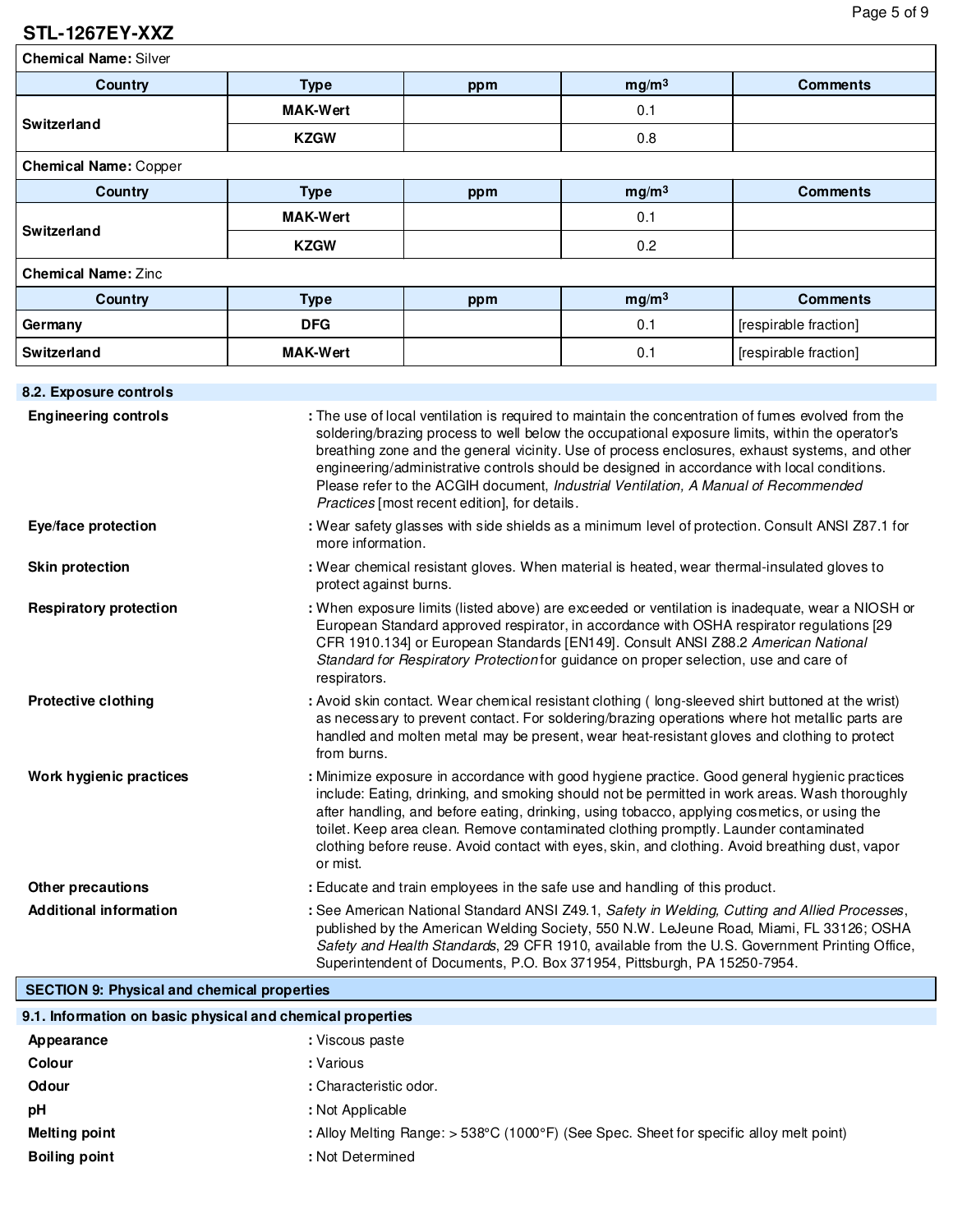|                                             | Page 6 of 9                                                                                                                                                                                                                                                                                                                                                                                                                                                                                                                                                                  |
|---------------------------------------------|------------------------------------------------------------------------------------------------------------------------------------------------------------------------------------------------------------------------------------------------------------------------------------------------------------------------------------------------------------------------------------------------------------------------------------------------------------------------------------------------------------------------------------------------------------------------------|
| <b>STL-1267EY-XXZ</b>                       |                                                                                                                                                                                                                                                                                                                                                                                                                                                                                                                                                                              |
| <b>Flash point</b>                          | : Not Applicable                                                                                                                                                                                                                                                                                                                                                                                                                                                                                                                                                             |
| <b>Evaporation rate</b>                     | : No data available                                                                                                                                                                                                                                                                                                                                                                                                                                                                                                                                                          |
| <b>Explosion limits</b>                     | : LEL/UEL: Not Determined                                                                                                                                                                                                                                                                                                                                                                                                                                                                                                                                                    |
| Vapor pressure                              | : No data available                                                                                                                                                                                                                                                                                                                                                                                                                                                                                                                                                          |
| Vapor density                               | : No data available                                                                                                                                                                                                                                                                                                                                                                                                                                                                                                                                                          |
| <b>Specific gravity</b>                     | $\div$ 2 (water=1)                                                                                                                                                                                                                                                                                                                                                                                                                                                                                                                                                           |
| Solubility in water                         | : Negligible                                                                                                                                                                                                                                                                                                                                                                                                                                                                                                                                                                 |
| Partition coefficient: n-octanol/water      | : No data available                                                                                                                                                                                                                                                                                                                                                                                                                                                                                                                                                          |
| Auto-ignition temperature                   | : Not Determined                                                                                                                                                                                                                                                                                                                                                                                                                                                                                                                                                             |
| Decomposition temperature                   | : No data available                                                                                                                                                                                                                                                                                                                                                                                                                                                                                                                                                          |
| <b>Explosive properties</b>                 | : No data available                                                                                                                                                                                                                                                                                                                                                                                                                                                                                                                                                          |
| <b>Oxidising properties</b>                 | : No data available                                                                                                                                                                                                                                                                                                                                                                                                                                                                                                                                                          |
| 9.2. Other information                      |                                                                                                                                                                                                                                                                                                                                                                                                                                                                                                                                                                              |
| <b>Additional information</b>               | : Not Available                                                                                                                                                                                                                                                                                                                                                                                                                                                                                                                                                              |
| <b>SECTION 10: Stability and reactivity</b> |                                                                                                                                                                                                                                                                                                                                                                                                                                                                                                                                                                              |
| 10.1. Reactivity                            |                                                                                                                                                                                                                                                                                                                                                                                                                                                                                                                                                                              |
| <b>Reactivity</b>                           | : This material is not expected to be reactive at ambient conditions.                                                                                                                                                                                                                                                                                                                                                                                                                                                                                                        |
| 10.2. Chemical stability                    |                                                                                                                                                                                                                                                                                                                                                                                                                                                                                                                                                                              |
| <b>Chemical stability</b>                   | : Stable under normal conditions of use.                                                                                                                                                                                                                                                                                                                                                                                                                                                                                                                                     |
| 10.3. Possibility of hazardous reactions    |                                                                                                                                                                                                                                                                                                                                                                                                                                                                                                                                                                              |
| Hazardous polymerization                    | : Will not occur.                                                                                                                                                                                                                                                                                                                                                                                                                                                                                                                                                            |
| 10.4. Conditions to avoid                   |                                                                                                                                                                                                                                                                                                                                                                                                                                                                                                                                                                              |
| <b>Conditions to avoid</b>                  | : Avoid contact with incompatible materials. Avoid extreme heat. Avoid prolonged exposure to air<br>and moisture.                                                                                                                                                                                                                                                                                                                                                                                                                                                            |
| 10.5. Incompatible materials                |                                                                                                                                                                                                                                                                                                                                                                                                                                                                                                                                                                              |
| Incompatible materials                      | : Materials to avoid: strong reducing agents such as metal hydrides or alkali metals (Reaction<br>with these materials may generate hydrogen gas, which could create an explosive hazard),<br>acids, alkalies, oxidizing agents, strong oxidizers, acetylene, ammonia, hydrogen peroxide,<br>bromine azide, chlorine trifluoride, ethyleneimine, oxalic acid, tartaric acid, nitric acid, sulfuric<br>acid, bromates, strong bases, magnesium, chlorates, iodates, sodium azide, halogens,<br>halogenated hydrocarbons, moisture, strong oxidizing agents, sulfur compounds. |
| 10.6. Hazardous decomposition products      |                                                                                                                                                                                                                                                                                                                                                                                                                                                                                                                                                                              |
| Hazardous decomposition products            | : Decomposition products may include, but are not limited to: carbon oxides (CO, CO <sub>2</sub> ), smoke &<br>fumes, hydrogen fluoride. Metallic decomposition products may include: metal oxide fumes,<br>copper fume, zinc oxide fumes, tin oxides.                                                                                                                                                                                                                                                                                                                       |

**SECTION 11: Toxicological information**

## **11.1. Information on hazard classes as defined in Regulation (EC) No 1272/2008**

**Acute**

| <b>Chemical Name</b>                                                                                   |                                                                                                                                                                                                                                                                                                  | Oral $LD_{50}$                       | Dermal $LD_{50}$ | Inhalation LC <sub>50</sub> |
|--------------------------------------------------------------------------------------------------------|--------------------------------------------------------------------------------------------------------------------------------------------------------------------------------------------------------------------------------------------------------------------------------------------------|--------------------------------------|------------------|-----------------------------|
| Boric Acid (H2B4O7), dipotassium salt, reaction products with boron and<br>potassium fluoride (K(HF2)) |                                                                                                                                                                                                                                                                                                  | 500 ATE (Acute<br>Toxicity Estimate) | Not established  | Not established             |
| Dermal $LD_{50}$                                                                                       | : Not Classified.<br>The calculation method was used for this evaluation.                                                                                                                                                                                                                        |                                      |                  |                             |
| Oral $LD_{50}$                                                                                         | : Classified as Acute Toxicity (Oral), Category 4<br>The calculation method was used for this evaluation.                                                                                                                                                                                        |                                      |                  |                             |
| Inhalation $LC_{50}$                                                                                   | : Not Classified.<br>The calculation method was used for this evaluation.                                                                                                                                                                                                                        |                                      |                  |                             |
| <b>Notes</b>                                                                                           | : If excessive quantities of copper fume or zinc oxide fume are inhaled, it can result in the<br>condition called metal fume fever. The symptoms of metal fume fever will occur within 3 to 10<br>hours, and include immediate dryness and irritation of the throat, tightness of the chest, and |                                      |                  |                             |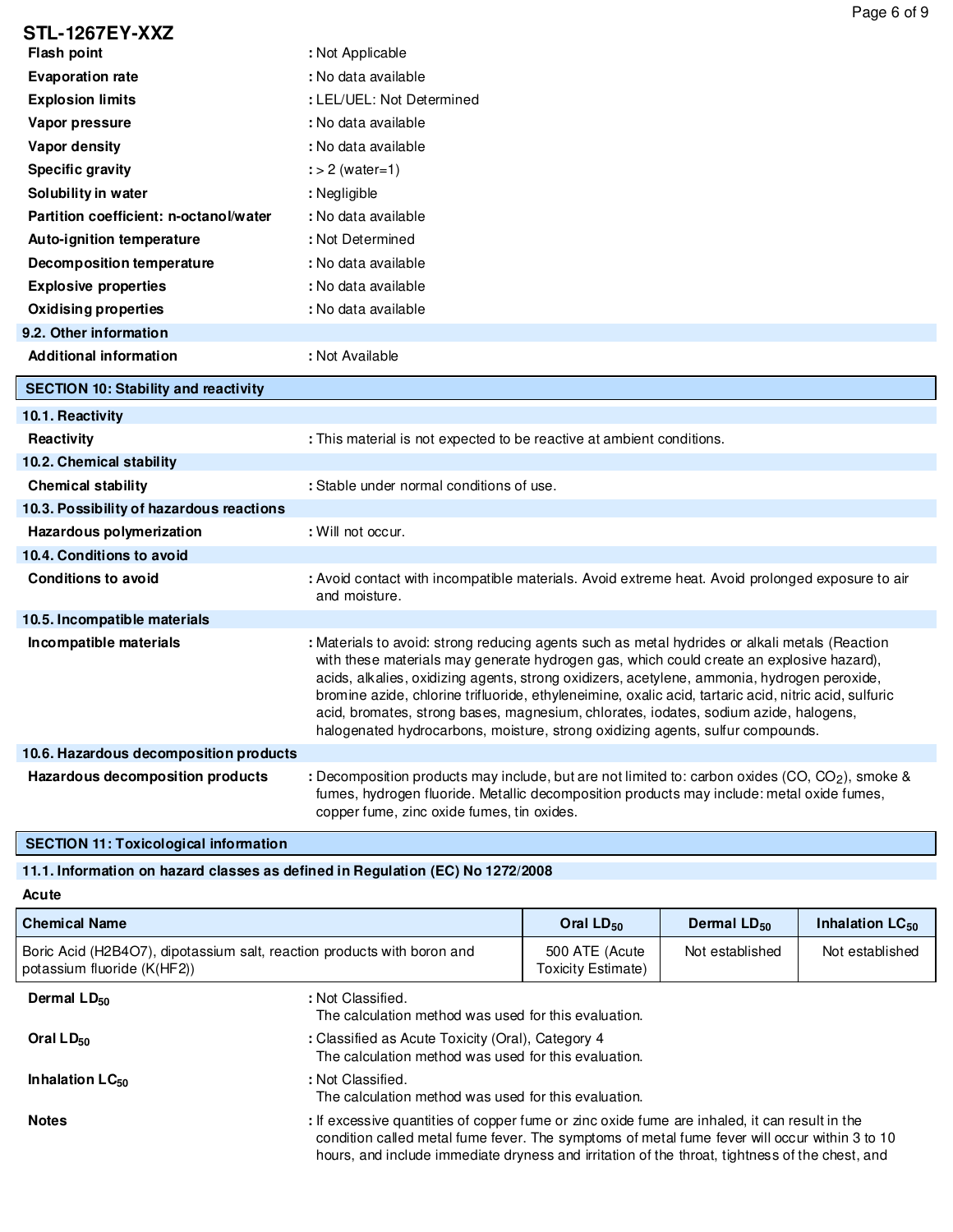| Persistence and degradability<br>12.3. Bioaccumulative potential<br><b>Bioaccumulative potential</b><br>12.4. Mobility in soil | : No data available<br>: No data available                                                                                                                                                                                                                        |
|--------------------------------------------------------------------------------------------------------------------------------|-------------------------------------------------------------------------------------------------------------------------------------------------------------------------------------------------------------------------------------------------------------------|
|                                                                                                                                |                                                                                                                                                                                                                                                                   |
|                                                                                                                                |                                                                                                                                                                                                                                                                   |
|                                                                                                                                |                                                                                                                                                                                                                                                                   |
|                                                                                                                                |                                                                                                                                                                                                                                                                   |
|                                                                                                                                |                                                                                                                                                                                                                                                                   |
| 12.2. Persistence and degradability                                                                                            |                                                                                                                                                                                                                                                                   |
| <b>Aquatic toxicity (acute)</b>                                                                                                | : No data available                                                                                                                                                                                                                                               |
| <b>Toxicity</b>                                                                                                                | : Material - Expected to be toxic to aquatic organisms.<br>Material - Expected to be toxic with long-tem adverse effects in the aquatic environment.                                                                                                              |
| 12.1. Toxicity                                                                                                                 |                                                                                                                                                                                                                                                                   |
| <b>SECTION 12: Ecological information</b>                                                                                      |                                                                                                                                                                                                                                                                   |
| Information on other hazards                                                                                                   | : None Expected.                                                                                                                                                                                                                                                  |
| 11.2. Information on other hazards                                                                                             |                                                                                                                                                                                                                                                                   |
| <b>Aspiration Hazard</b>                                                                                                       | : Not Applicable                                                                                                                                                                                                                                                  |
|                                                                                                                                | The calculation method was used for this evaluation.                                                                                                                                                                                                              |
| STOT-repeated exposure                                                                                                         | The calculation method was used for this evaluation.<br>: Not Classified.                                                                                                                                                                                         |
| <b>STOT-single exposure</b>                                                                                                    | The calculation method was used for this evaluation.<br>: Not Classified.                                                                                                                                                                                         |
| <b>Reproductive toxicity</b>                                                                                                   | IARC, NTP, ACGIH, OSHA or the UK HSC.<br>: Classified as Reproductive toxicity Category 2                                                                                                                                                                         |
| Carcinogenicity                                                                                                                | This material was not made with components identified as being mutagenic.<br>: Not Classified.<br>This product was not formulated with any ingredients that are classified as carcinogenic by                                                                     |
| Germ cell mutagenicity                                                                                                         | This material was not made with any components known to be skin or respiratory sensitizers.<br>: Not Classified.                                                                                                                                                  |
| Serious eye damage/irritation<br>Respiratory or skin sensitisation                                                             | : Classified as Eye Corrosion, Category 1.<br>The calculation method was used for this evaluation.<br>: Not Classified.                                                                                                                                           |
|                                                                                                                                | The classification is based on testing this material or a similar material.                                                                                                                                                                                       |
| Skin corrosion/irritation                                                                                                      | frontal headache, muscle cramps, low back pain, occasionally blurred vision, nausea, and<br>vomiting. There are no recognized complications, after effects, or chronic effects that result from<br>this condition.<br>: Classified as Skin irritation, Category 2 |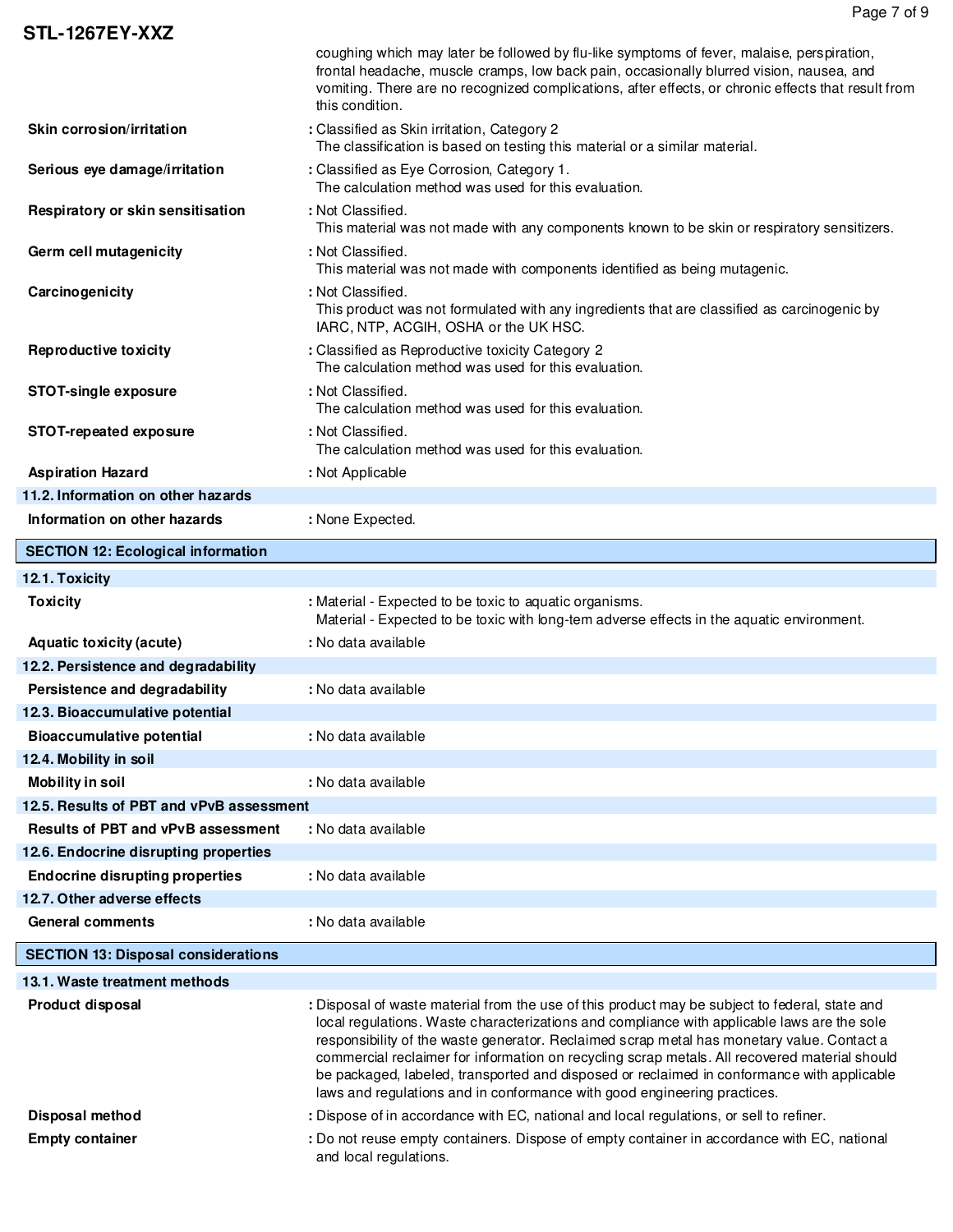# **STL-1267EY-XXZ**

| <b>SECTION 14: Transport information</b>                                                             |                                                                                                                                                                                                                                                                                                                                                                                                                                                                                                                                                                                                                                                                                                                                                                                                                                                                                                                             |  |
|------------------------------------------------------------------------------------------------------|-----------------------------------------------------------------------------------------------------------------------------------------------------------------------------------------------------------------------------------------------------------------------------------------------------------------------------------------------------------------------------------------------------------------------------------------------------------------------------------------------------------------------------------------------------------------------------------------------------------------------------------------------------------------------------------------------------------------------------------------------------------------------------------------------------------------------------------------------------------------------------------------------------------------------------|--|
| 14.1. UN number or ID number                                                                         |                                                                                                                                                                                                                                                                                                                                                                                                                                                                                                                                                                                                                                                                                                                                                                                                                                                                                                                             |  |
| <b>UN number</b>                                                                                     | :3077                                                                                                                                                                                                                                                                                                                                                                                                                                                                                                                                                                                                                                                                                                                                                                                                                                                                                                                       |  |
| 14.2. UN proper shipping name                                                                        |                                                                                                                                                                                                                                                                                                                                                                                                                                                                                                                                                                                                                                                                                                                                                                                                                                                                                                                             |  |
| UN proper shipping name                                                                              | : Environmentally hazardous substances, solid, n.o.s. [Copper, Silver]                                                                                                                                                                                                                                                                                                                                                                                                                                                                                                                                                                                                                                                                                                                                                                                                                                                      |  |
| 14.3. Transport hazard class(es)                                                                     |                                                                                                                                                                                                                                                                                                                                                                                                                                                                                                                                                                                                                                                                                                                                                                                                                                                                                                                             |  |
| Primary hazard class/division                                                                        | : 9 Environmentally Hazardous Substance                                                                                                                                                                                                                                                                                                                                                                                                                                                                                                                                                                                                                                                                                                                                                                                                                                                                                     |  |
| 14.4. Packing group                                                                                  |                                                                                                                                                                                                                                                                                                                                                                                                                                                                                                                                                                                                                                                                                                                                                                                                                                                                                                                             |  |
| Packing group                                                                                        | $: \mathbb{H}$                                                                                                                                                                                                                                                                                                                                                                                                                                                                                                                                                                                                                                                                                                                                                                                                                                                                                                              |  |
| 14.5. Environmental hazards                                                                          |                                                                                                                                                                                                                                                                                                                                                                                                                                                                                                                                                                                                                                                                                                                                                                                                                                                                                                                             |  |
| Marine pollutant #1                                                                                  | : Copper metal powder                                                                                                                                                                                                                                                                                                                                                                                                                                                                                                                                                                                                                                                                                                                                                                                                                                                                                                       |  |
| Marine pollutant #2                                                                                  | : Silver metal powder                                                                                                                                                                                                                                                                                                                                                                                                                                                                                                                                                                                                                                                                                                                                                                                                                                                                                                       |  |
| 14.6. Special precautions for user                                                                   |                                                                                                                                                                                                                                                                                                                                                                                                                                                                                                                                                                                                                                                                                                                                                                                                                                                                                                                             |  |
| <b>IMDG</b> - sea                                                                                    | : Marine Pollutants having a net quantity of 5 L or less for liquids or a net mass per single or inner<br>packaging of 5 kg or less for solids are not subject to any other provision of the Code relevant to<br>marine pollutants.                                                                                                                                                                                                                                                                                                                                                                                                                                                                                                                                                                                                                                                                                         |  |
| IATA - air                                                                                           | : A197: May be shipped as "Not restricted" provided that the net quantity in any receptacle does<br>not exceed 5 kg or 5 L.                                                                                                                                                                                                                                                                                                                                                                                                                                                                                                                                                                                                                                                                                                                                                                                                 |  |
| 14.7. Maritime transport in bulk according to IMO instruments                                        |                                                                                                                                                                                                                                                                                                                                                                                                                                                                                                                                                                                                                                                                                                                                                                                                                                                                                                                             |  |
| Transport in bulk                                                                                    | : No further instructions, see above.                                                                                                                                                                                                                                                                                                                                                                                                                                                                                                                                                                                                                                                                                                                                                                                                                                                                                       |  |
| <b>Additional information</b>                                                                        | : This product is classified for transport per US DOT, ADR/RID, ICAO/IATA, and IMO/IMDG.                                                                                                                                                                                                                                                                                                                                                                                                                                                                                                                                                                                                                                                                                                                                                                                                                                    |  |
| <b>SECTION 15: Regulatory information</b>                                                            |                                                                                                                                                                                                                                                                                                                                                                                                                                                                                                                                                                                                                                                                                                                                                                                                                                                                                                                             |  |
| 15.1. Safety, health and environmental regulations/legislation specific for the substance or mixture |                                                                                                                                                                                                                                                                                                                                                                                                                                                                                                                                                                                                                                                                                                                                                                                                                                                                                                                             |  |
| <b>RoHS</b>                                                                                          | : This product was not made with any components regulated under the RoHS Directive<br>2011/65/EU.                                                                                                                                                                                                                                                                                                                                                                                                                                                                                                                                                                                                                                                                                                                                                                                                                           |  |
| International regulations                                                                            | <b>European Union:</b><br>This safety datasheet complies with the requirements of Regulations (EC) No. 1907/2006 and<br>No. 1272/2008.                                                                                                                                                                                                                                                                                                                                                                                                                                                                                                                                                                                                                                                                                                                                                                                      |  |
| 15.2. Chemical safety assessment                                                                     |                                                                                                                                                                                                                                                                                                                                                                                                                                                                                                                                                                                                                                                                                                                                                                                                                                                                                                                             |  |
| Chemical safety assessment                                                                           | : A Chemical Safety Assessment has not been completed for this material.                                                                                                                                                                                                                                                                                                                                                                                                                                                                                                                                                                                                                                                                                                                                                                                                                                                    |  |
| <b>SECTION 16: Other information</b>                                                                 |                                                                                                                                                                                                                                                                                                                                                                                                                                                                                                                                                                                                                                                                                                                                                                                                                                                                                                                             |  |
| Relevant H-statements (number and full<br>text)                                                      | : Acute Tox. (O), Cat. 4: Acute Toxicity (Oral), Category 4<br>Aquatic Acute, Cat. 1: Acute Hazards to the Aquatic Environment, Category 1<br>Aquatic Chronic, Cat. 1M10: Chronic Hazards to the Aquatic Environment, Category 1, M=10<br>Aquatic Chronic, Cat. 1: Chronic Hazards to the Aquatic Environment, Category 1<br>Aquatic Chronic, Cat. 2: Chronic Hazards to the Aquatic Environment, Category 2<br>Eye Corr., Cat. 1: Eye Corrosion, Category 1<br>Rep. Tox., Cat. 2: Reproductive Toxicity, Category 2<br>Skin Corr., Cat. 1C: Skin Corrosion, Category 1C<br>H302: Harmful if swallowed.<br>H314: Causes severe skin burns and eye damage.<br>H318: Causes serious eye damage.<br>H361-1: Suspected of damaging fertility or the unborn child.<br>H400: Very toxic to aquatic life.<br>H410: Very toxic to aquatic life with long lasting effects.<br>H411: Toxic to aquatic life with long lasting effects. |  |
| <b>Approved by</b>                                                                                   | : Regulatory Affairs                                                                                                                                                                                                                                                                                                                                                                                                                                                                                                                                                                                                                                                                                                                                                                                                                                                                                                        |  |
| <b>Prepared by</b>                                                                                   | : Katherine Spencer                                                                                                                                                                                                                                                                                                                                                                                                                                                                                                                                                                                                                                                                                                                                                                                                                                                                                                         |  |
| Information contact                                                                                  | : Regulatory Affairs                                                                                                                                                                                                                                                                                                                                                                                                                                                                                                                                                                                                                                                                                                                                                                                                                                                                                                        |  |
| <b>Revision summary</b>                                                                              | : This SDS replaces the 04/14/2021 SDS. Revised: Section 3: COMMENTS. Section 9:                                                                                                                                                                                                                                                                                                                                                                                                                                                                                                                                                                                                                                                                                                                                                                                                                                            |  |